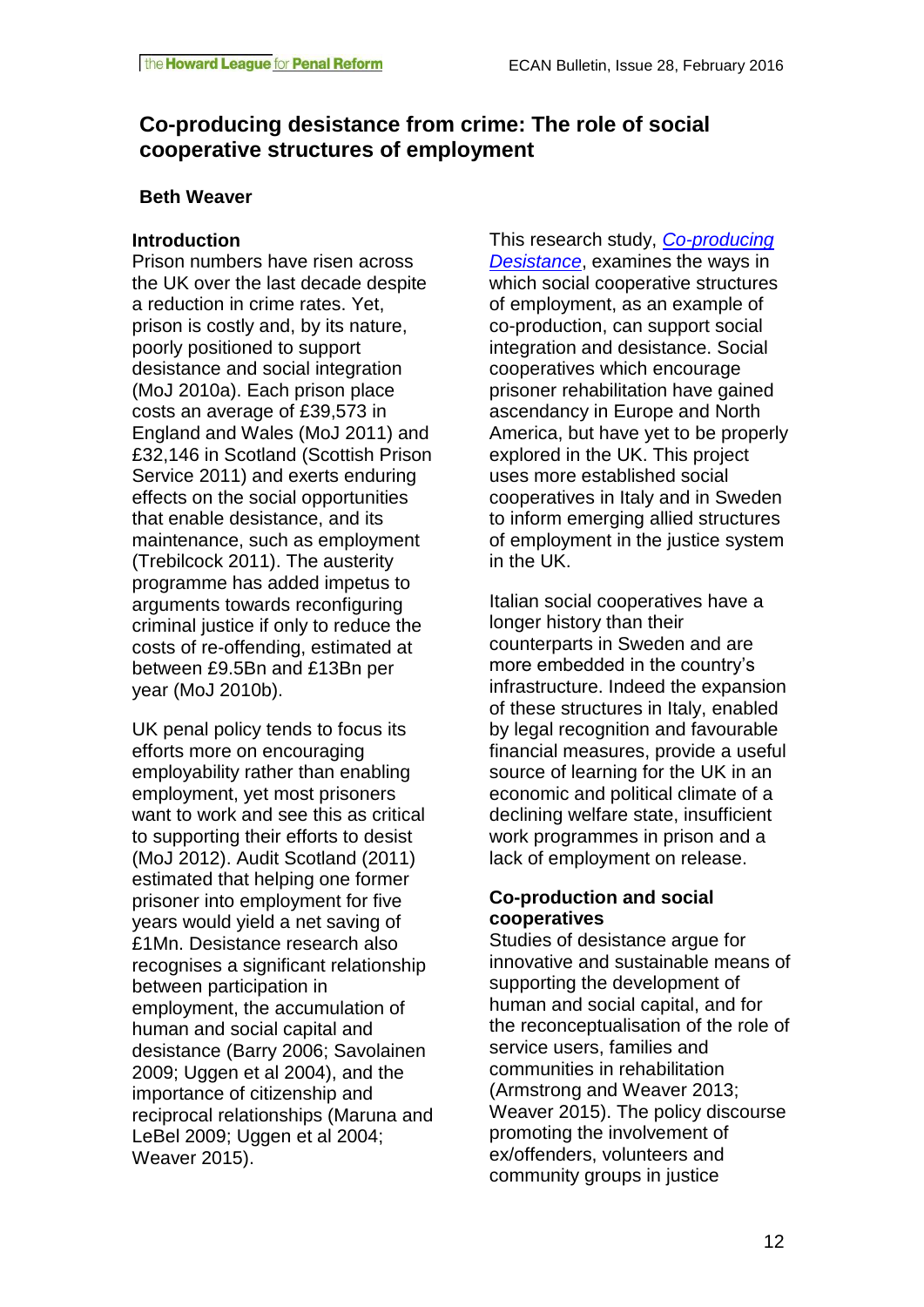services (MoJ, 2008a, 2008b, 2009, 2010) is consistent not only with desistance research but with concepts of co-production, an approach to governance 'that emphasizes greater citizen engagement in and co-production of public services and greater third sector provision of the same' (Pestoff 2012: 365).

However, there has been little consideration of what role social cooperatives might play in penal policy agendas in the UK (Weaver and Nicholson 2012). The report, Reducing Re-offending Through Social Enterprise, conflates social cooperatives and the wider social enterprise sector as 'independent businesses that trade for a social purpose' (NOMS 2009: 17), which obfuscates the critical 'ownership' feature of social cooperatives where service users, providers and, sometimes, the wider community coown and co-produce multistakeholder social cooperatives, whereas social enterprises are owned by their employees. The social enterprise model of the NOMS report does not distinguish between these democratic structures and global corporations (like Kalyx) which are motivated by private investment concerns rather than the resettlement of prisoners.

Through-the-prison-gate social cooperatives provide continued access to paid employment and resettlement services for their members both in prison and in the community. As the process of desistance extends beyond the practices and proclivities of the justice sector, supporting resettlement and desistance requires collaborative multi-sectorial approaches (Weaver 2011, 2014, 2015).

Social cooperatives provide a structure through which to deliver these collaborative responses, based on the values of selfresponsibility, mutual-aid, democracy, equality and solidarity (Majee and Hoyt 2010) and can circumnavigate some of the systemic obstacles to employment, such as criminal records and employer discrimination (McEvoy 2008) that people with convictions routinely encounter. As part of a cooperative, former and serving prisoners and professionals can potentially 'co-produce' the social supports and associated relational or public goods (Donati 2011, 2013) that can assist social integration and desistance. They have the potential to support integration, citizenship and reciprocal relationships (Magee and Hoyt 2010, 2011), the very factors that are suppressed by the repetitive routine and minimally stimulating environment of prison and its aftermath (Armstrong and Weaver 2013). However, not only are social cooperatives a rarity in the justice system in the UK, but their potential has never been explored. Indeed, social cooperatives, comprising an equal partnership of professionals, ex/offenders and community members, arguably pose particular conceptual and practical challenges in a penal context that has traditionally been the sole domain of professional actors and where service provision is framed by legal statute, risk and compulsion: dynamics which will be investigated further in this project as it progresses.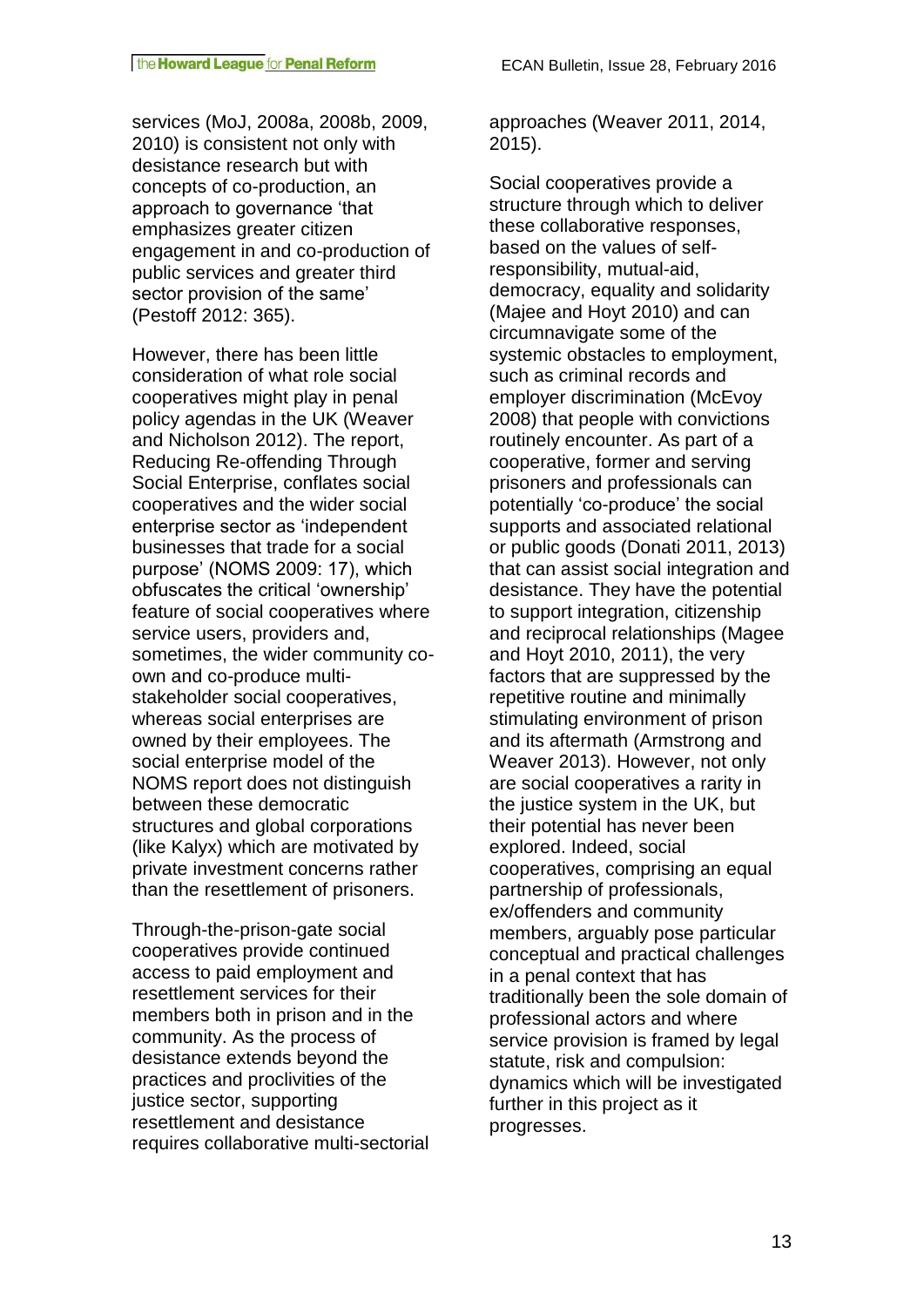This paper discusses the very early findings of this ongoing research which is funded through the ESRC's Future Research Leaders scheme and runs from January 2015-2018. I am going to very briefly report on the first phase of this work undertaken in northern Italy in June this year, and I will make occasional reference to my very recent fieldwork, completed in October, in Sweden, with the caveat that I am in the early stages of data analysis.

One of the key questions underpinning this research is 'how and why does work matter – and what does it mean to 'matter'?' The idea for the study was to get at the complicated, whole-greater-thanparts qualities of how work can give us a sense of identity, place, belonging and hope. While there is no systematic evidence identifying a relationship between having a job and giving up crime, I think it is safe to argue that employment itself does not produce desistance in a deterministic sense and may, in and of itself, not play a causal role. Instead, what emerges as significant in enabling or reinforcing efforts to desist are the meaning and outcomes of the nature and/or quality of the work or simply participation in employment and how these experiences influence an individual's self-concept and social identity – as well as how they interact with a person's priorities, goals and relational concerns (Weaver, 2015).

While current penal policy in the UK recognizes the significance of employment-as-occupation-of-time in their focus on 'working prisons' (MoJ 2010), the aim is to enforce tough and rigorous punishments, to instil both discipline and a work ethic among the prison population. Unlike Italian prisoners<sup>1</sup>, prisoners who work in prison in the UK do not receive the national minimum wage (around £6.15 an hour for older adults); rather, they average 30p an hour.<sup>2</sup> While on release, former prisoners in the UK receive some financial assistance from the State, upon release they are also mandated to engage in more unpaid work programmes for which there are substantial financial sanctions for failure to comply. However there is little evidence to date that these programmes actually lead to participation in employment. Just 12% of people leaving prison and referred to the work programme have found a job which they have held for six months or more (DWP 2015). Of these, one in five has subsequently gone back to Job Centre Plus. It is true that some social enterprises operate within the criminal justice system in the UK; however, they tend to be focused on encouraging employability and training rather than offering employment.<sup>3</sup>

If we accept that there is a substantive and substantial difference between participation in employability programmes and participation in paid employment, then it seems timely to investigate alternative strategies for supporting access to meaningful work. At present, there are no social cooperatives oriented to providing paid work and facilitating integration into 'mainstream' work for those with criminal convictions in the UK, either within prison or on release. This research intends to use the learning from Italy and Sweden to inform the development of such structures in the UK.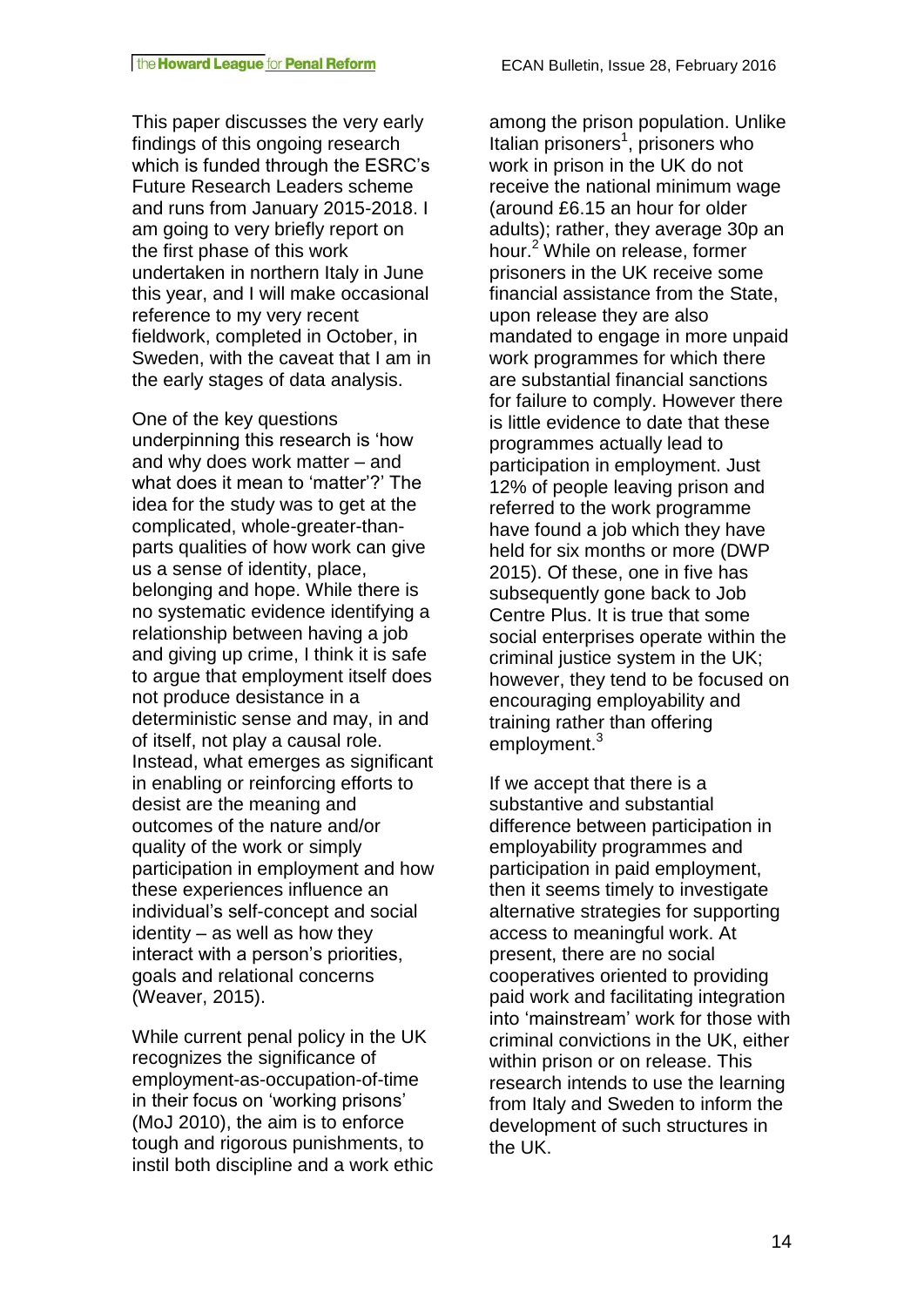# **Research questions**

The aim of the research is to examine the ways in which social cooperative structures of employment can support social integration and desistance from crime. The research questions are as follows:

- 1. What kind of legislative and policy contexts enable the development and implementation of social cooperatives?
- 2. What factors enable or constrain different types of social cooperative in facilitating the social integration and desistance of their members?
- 3. How can social cooperatives inform and influence criminal justice and wider policy and practice, and influence new ways of working to promote social integration and desistance?

#### **Methods**

This study is primarily qualitative though a range of quantitative data has been gathered (still to be analysed) to illuminate the size, scope, productivity and outcomes of the participating cooperatives. Considerable time was also spent in and around the cooperatives in Italy and Sweden – watching, listening and feeling what was happening.

While this paper is based on early findings from three Italian cooperatives, the next step is to continue this analysis and to analyse the data from interviews with a range of cooperatives, under one consortia, in Sweden (n =24 interviews) before taking the learning to the UK context (n= 50 interviews) in order to explore and inform related and emerging structures in the UK (see [www.coproducingdesistance.org.uk\)](../../../../../users/Anita/Academics/Early%20career%20academics%20network/January%202016/www.coproducingdesistance.org.uk)

In Italy, in June 2015, I interviewed 40 people of which 22 were workers who were also prisoners or former prisoners (hereafter workers/worker participants) and 18 who were professional employees engaged by the cooperatives.

Of the worker participants:

- 8 worked inside the prison
- 8 were on an alternative sanction (which means they worked out-with the prison but returned to the prison at the end of the working day) and
- 6 were former prisoners who were no longer involved in the criminal justice system but who still worked for the cooperative.

In terms of demographics:

- 6 worker participants were female and 16 male
- 78% (n=16) were of Italian origin, one person was of Roma origin, two people were Romanian, one person was Tunisian, another was Columbian and another was Dominican
- The average age of the worker participants was 41. The youngest was 22 and the eldest 65.

Some participants (n=4) declined to discuss their criminal histories but of the others:

- 8 participants were serving their first prison sentence
- 5 participants were serving their second prison sentence, and
- a further 5 participants had served multiple periods of imprisonment.

Offence types varied and the offences for which they were serving a sentence for included robbery (n=5), drug related offending (n=7), homicide (n=6), violence (other) (n=2), property offences (n=1).

The age of the sample is interesting. In desistance terms, this age range is one in which desistance is more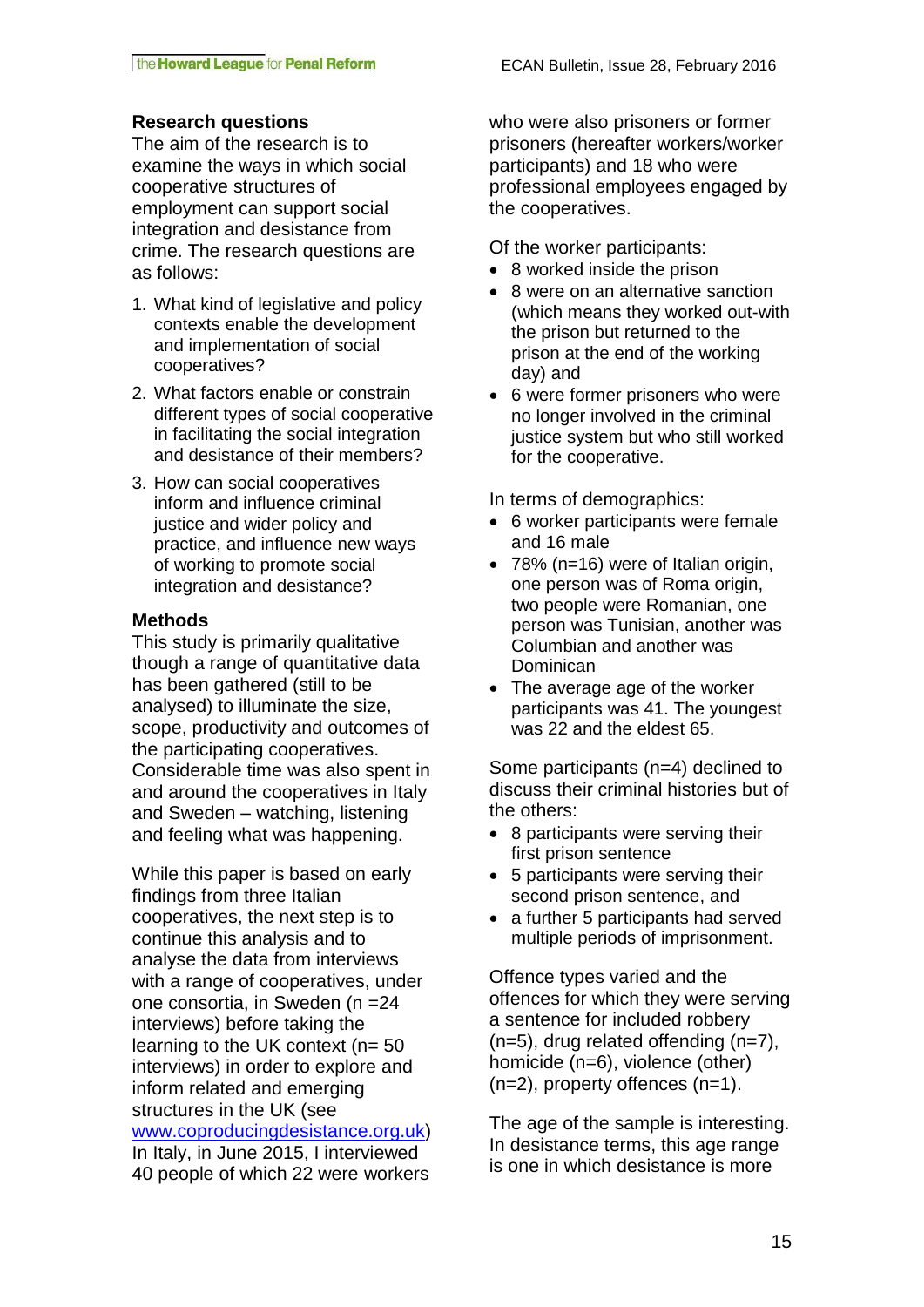or less expected; the relationship between age and crime, while not without its critics, does show that, for many (and for various reasons), advancing age is accompanied by a reduction in offending. In employment terms however, and leaving to one side the challenges surrounding youth unemployment, many former prisoners are entering the formal labour market in their thirties and forties with a criminal record and low skills – and this necessarily brings distinct challenges. Yet, beyond giving up crime (desistance), employment is an important indicator of and pathway to social integration (Ager and Strang 2004). Indeed, it has been suggested that participation in and commitment to employment (and other constructive and civicminded activities) might serve as important signals of desistance (Bushway and Apel, 2012).

# **Early findings: A brief insight**

# *The Cultural Significance of Work and Cooperation*

One of the distinctive contributions that social cooperatives make is to provide paid employment (as well as social support and practical assistance) for those disadvantaged in the labour market and that includes prisoners and former prisoners – those in custody, on partial release (i.e. semi-liberty) and post release. 'Social solidarity cooperatives', as they were first known, became institutionalised *after their emergence* by Law 381/1991; in this regard there exists something of a culture of cooperation and indeed, cooperatives are part of the fabric of Italian economic life.

This law distinguishes two types of social co-operatives: those

supplying social services (A-type), and those integrating disadvantaged people into work (B-type). Prisoners and former prisoners are classified, alongside others, as persons disadvantaged in the labour market and so, in the cooperative, no distinction is made between people with or without convictions in this regard. 'Disadvantaged' people must comprise at least 30% of all employees (while there are no such requirements in Sweden, the cooperatives I studied were primarily comprised of disadvantaged persons from a range of diverse backgrounds). In Italy, the other 70% of employees come from a range of professional backgrounds as is required to run a given cooperative i.e. an agricultural specialist, an accountant and so on. They are independent from prisons and probation services and the underpinning rationale is not about criminal justice and reducing reoffending – but about social justice and solidarity.

The law in Italy conceptualises social co-operatives as collective organisations that invest in and engage the local community and represent the interests of different groups of stakeholders; so there is a strong co-productive element to cooperatives – public authorities, private business, social firms, and civil society organisations not only co-produce the cooperative process, but its culture and its outcomes. Indeed, social cooperatives are shaped and influenced, to a large extent, by their social networks and the culture in which they are embedded. As Borzaga and Depredi observe,

*Network relationships and external ties can influence the internal equilibrium of the [co-operative],*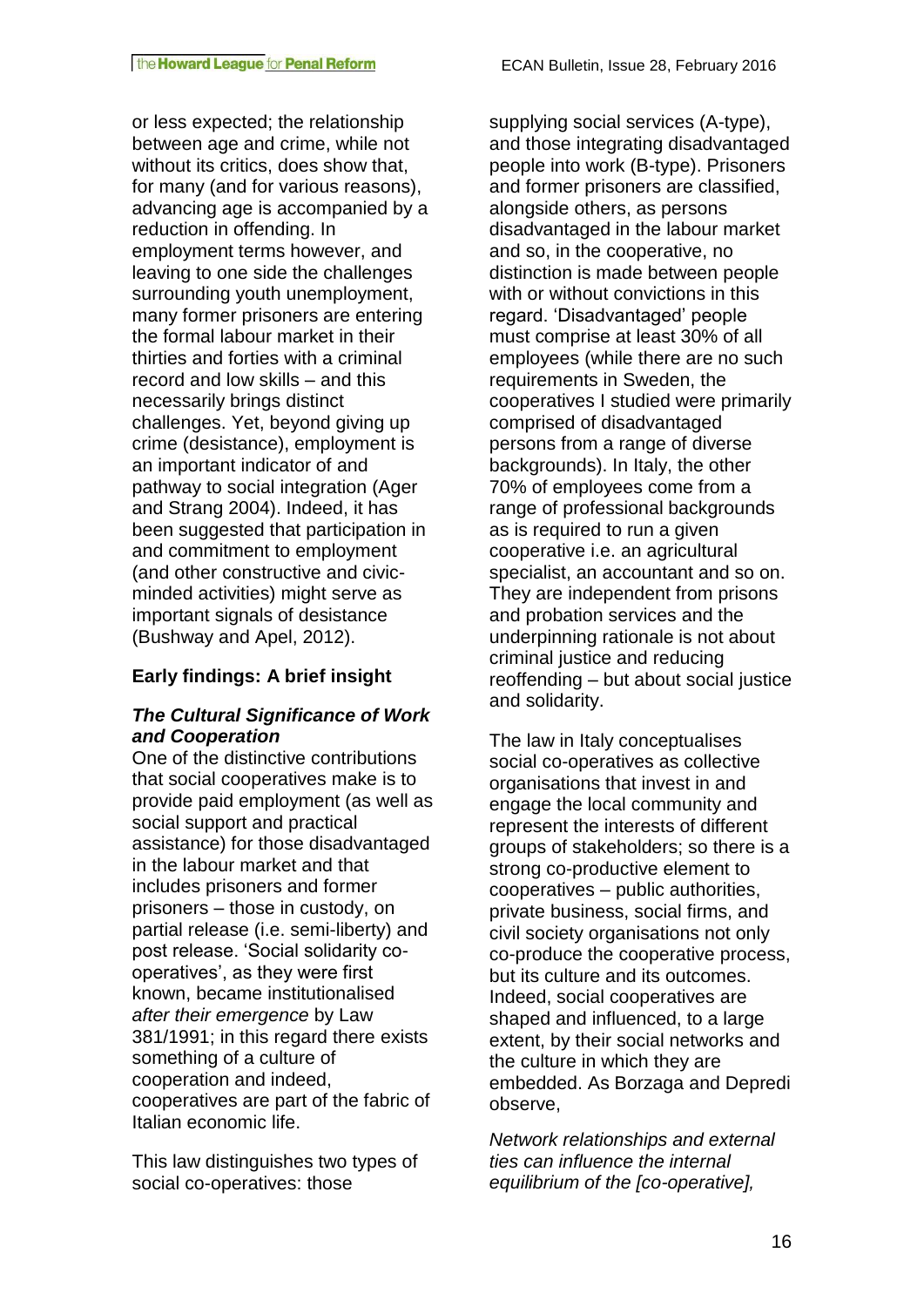*because internal norms develop in connection with the social values prevalent in the community* (Borzaga and Depredi forthcoming)

In terms of social values, the people I spoke to cited work, home and family as the 'social values prevalent in the[ir] community'. These were, in their view, the integral ingredients of social integration of a 'normal life', consistent with social/cultural norms, as these two professional participants express:

*'Work' with 'family life' and 'house' – this is a cultural norm of this area. These are the three values that have been chosen by the coop to respect the community culture* (Professional\_9)

*Work is much more important even than the value placed on family and the home because article 1 of our constitutional law said that our republic is based on work* (Professional\_12)

The significance of work was echoed by professional and worker participants in the Swedish cooperatives but, as in the UK, there is no specific legislation underpinning social cooperatives in Sweden, and thus they remain unregulated. There are no tax reductions either. In Sweden, the social cooperatives can, however, draw on government subsidised salaries to support the generation of and opportunities for work; there is no such equivalent benefit in the UK. It is clear then that different economic and social policy contexts can be more or less enabling or constraining and this is an area that this study will further investigate.

### *What it means to work: workers' views*

#### *Instrumental incentives and outcomes*

While the significance of work. family and the home is a cultural norm in northern Italy, it also reflects, at least partly, the social welfare<sup>4</sup> and penal context. In addition to opportunities to undertake paid work in prison, prisoners can be released for rehabilitative purposes, which includes participation in work, on 'semi-liberty' (semiliberta) (day release) under article 48-51 of Law no. 354/1975; they can also be released on 'Outside Work' (lavoro all'esterno), Article 54 of the same law. Obtaining an income and participating in work-as-occupation, as something to fill time, was the initial instrumental incentive and identified outcome – particularly for people in prison in closed conditions.

# *The relational context and outcomes of work*

For others (as the quotes below indicate) their motivations for continuing their employment with the cooperative and the perceived outcomes or benefits were expanded, over time, to include more personal and relational concerns. Personal outcomes included the acquisition, development or maintenance of work skills and a sense of accomplishment. The relational aspects included the relational context of work as well as the relational outcomes that participation in work and in specific work contexts heralded.

*To be working alongside others is really important and working together makes you feel connected to something. Before I felt so*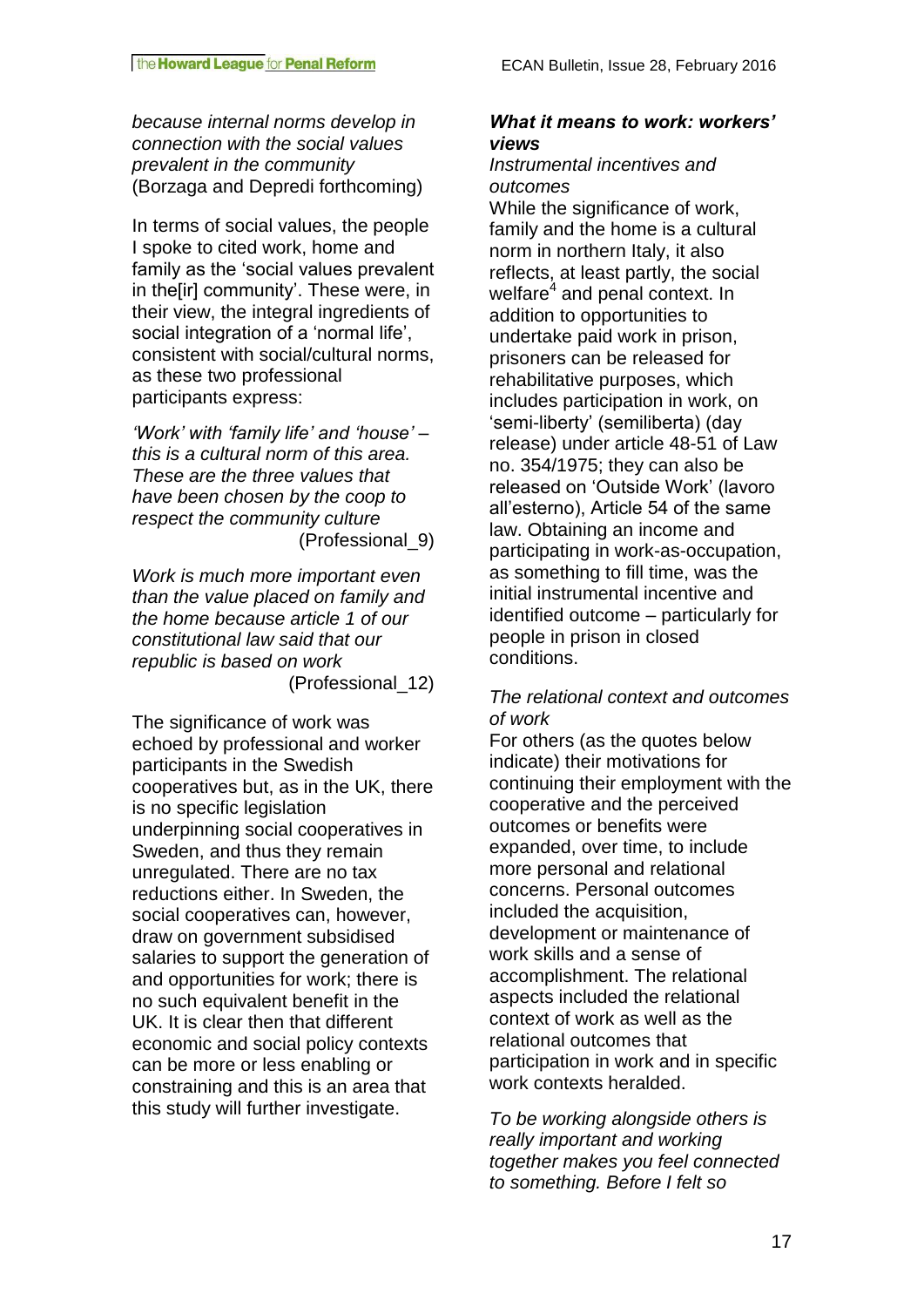*isolated. There is a sense of togetherness among the women working in here* (Worker, Female, Age 32\_6)

*…providing a job is not the only thing but through work, we put the person at the centre of our relations inside the co-op. The social relationships within the cooperative and the feelings that develop among people who belong to the coop are the most important part of the rehabilitative journey*

(Professional\_1)

*A symbolic or communicative aspect to work*

What also emerged was a symbolic or communicative aspect to work, in terms of what it signifies to and about oneself:

*I had the need to show myself that I was able to work and so it is that I am*

(Worker, Male, Age 33\_18)

But it is more often about what it signifies to others:

*To show that I am able to change my behaviour and that I can behave responsibly and reliably…It shows that when I am released, I can be trusted, I am reliable*

(Worker, Male, Age 45\_4)

*I have to show to my family that I am a different person and I have noticed that they are looking at me with different eyes*

(Worker, Male, Age 43\_10)

The negative aspects attributed to employment in a social cooperative related to the level of pay, although this varies between cooperatives. Some, for example, mirror that of the private sector; for others it can be 200 euros less per month. Overall self-reported job satisfaction was high. While I have yet to undertake a full analysis of the data from the Swedish cooperatives, the preliminary analysis indicates that there are strong parallels emerging.

# *What it feels like to work for a social cooperative*

In prison, people wanted to work for the social cooperative because this was the only significant opportunity to participate in work. For these participants, having a job and getting an income to save for release were the principal incentives. Prison-based social cooperatives operate in a secondary setting, with all the constraints that operating in a secure environment bring with it. For some, particularly those working in prison, the cooperative context of their work was of no consequence. I discovered significant differences in experiences of cooperation between those working for a social cooperative in prison and those working for a social cooperative in the community. It is not only more difficult to experience the cooperative culture in a 'secondary' and secure environment where there is limited or no interaction with others outwit the prison and no engagement with the wider environment in which cooperatives otherwise operate, but the working hours (and therefore income), levels of productivity and access to the relational outcomes referred to before are significantly curtailed. The [cooperative values](http://ica.coop/en/whats-co-op/co-operative-identity-values-principles) of self-help, self-responsibility, democracy, equality, equity and solidarity and the ethical values of honesty, openness, social responsibility and caring for others shape the cooperative culture and, importantly, how it is experienced. Although the concept of responsibility emerged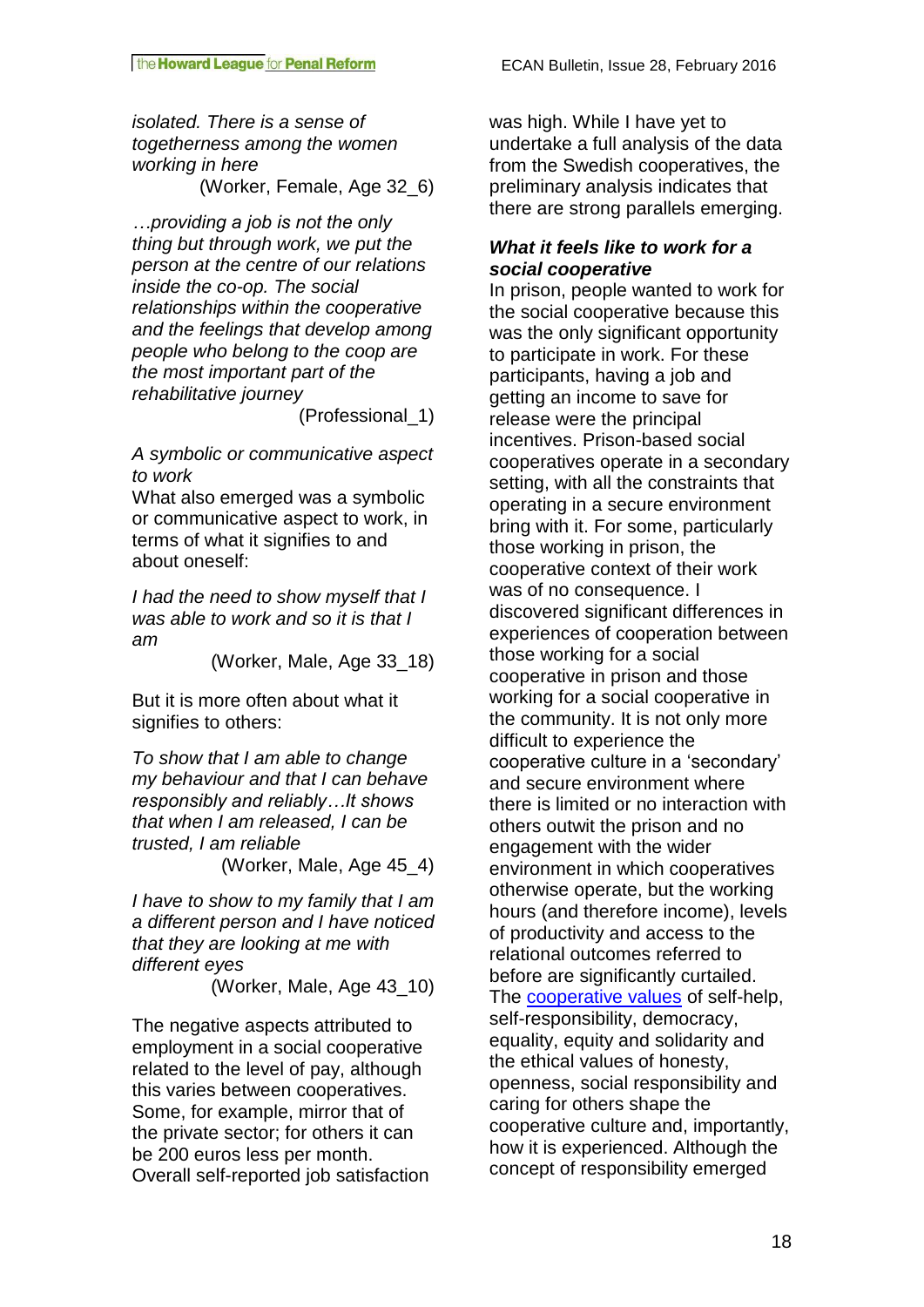across participants' accounts, in the main, the idea of 'responsibility' *as a value* - rather than as an instrumental and narrowly conceived connection to one's offence, as in the UK for example, was more frequently expressed by those working outside of the prison (on day release or post-release), and by former prisoners and by professional employees. What emerged strongly was a culture of solidarity, 'of inclusion', which, as the woman speaking the second quote below expresses very clearly, means sharing a common or mutual responsibility through reciprocity which implies interdependence.

*The ethics of the co-op is one of inclusion; it is to move toward, to develop, active citizenship. It is a way of acting – or being'*

(Professional\_2)

*In the cooperative, we all have to cooperate with each other and so the way we relate to and interact with each other is different – the whole experience is different. It is a matter of responsibility. We are all part of something that together is collectively owned. A boss [in a private firm] can instruct you to do something but, whatever way, the final product belongs to him or to her. You produce it for them. It is not yours. In a co-op the final product is yours, so you are invested in the whole process. A cooperative depends on cooperation. It cannot function any other way so unlike the private sector, there is a chain of responsibility rather than a chain of command…so, if I make a mistake, there is no sanction or punishment – we work together, all of us, to find the solution.*

(Worker, Female, Age 40\_5)

The cultural and relational environment of a social cooperative appears to be as significant as the opportunity for paid work in supporting desistance and integration. Indeed, in Sweden in particular, the cultural and relational environment generated the resources through which desistance, recovery and integration were enabled.

*The role of the cooperative in supporting social integration*

The people I spoke to said that being integrated meant not feeling or being seen to be different in the sense of feeling stigmatised and marginalised. People felt 'socially integrated' when they had work and were a part of a family, community and/or social network. 'Normal' meant 'being' and 'doing' in the same way as others around them – but it also meant feeling no worse, or better, than anyone else, but both capable and allowed to do anything anyone else would want – to work, be in company, earn a living.

*Working for the coop has given me a sense of what it is to be normal and to take responsibility… [it] has taught me how to live normally, within the rhythm of life*  (Worker, Male, Age 35\_11)

*I feel that I am well accepted by people for what I am, as a normal person and not as a former prisoner. This is a very important element to improve your self-confidence… people from the area, not only from the coop, treat me as a normal person*

(Worker, Male, Age 46\_20)

In terms of public attitudes, participants – professionals and workers – acknowledged and recognised the stigma attached to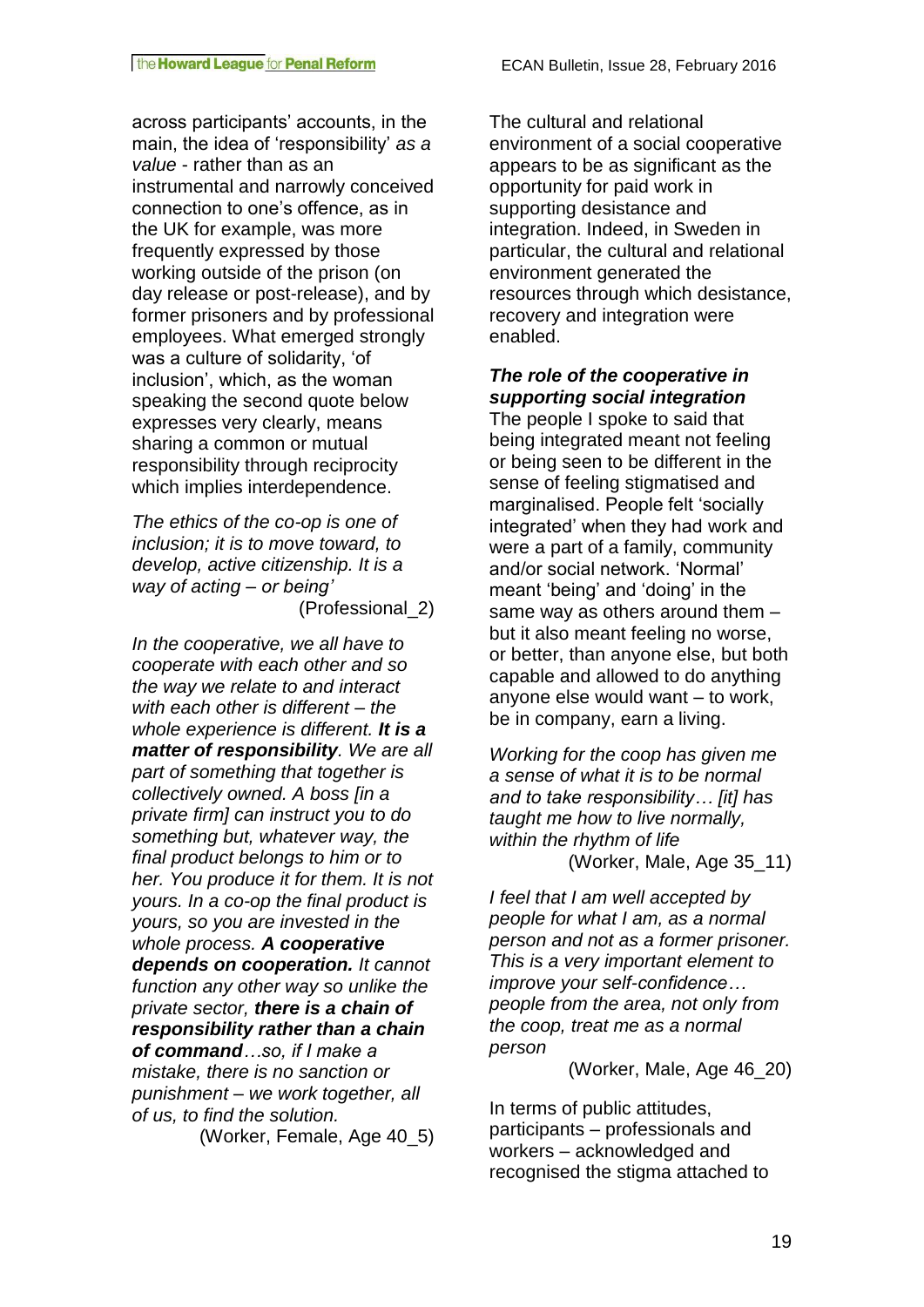prisoners and former prisoners in Italy, as indeed there is in the UK, and, in terms of supporting reintegration, this can be a considerable challenge. However, the different cooperatives engaged with and invested (differently and to different degrees) in the local communities in which they are embedded.

Various strategies for enhancing community cooperation and support include: holding social events for workers, professionals and members of the community, which are aimed at breaking down barriers and stereotypes; developing community facing features to the cooperatives in order to be community-inclusive i.e. running a café or shop; engaging in and/running charitable initiatives and services that benefit local people; providing social services to meet local unmet need; and providing – and generating - work for people from the community. More often than not, the 'professional' people who worked for the cooperative came from the local community.

The social cooperatives I sampled are all affiliated to or provide NGO facilities (as well as Type A cooperatives). The NGOs serve three aims: a) they provide support to prisoners, formers prisoners and their families; b) they provide support to and invest in their communities; c) they offer the opportunity to workers and members to volunteer as a means of providing structure, reinforcing cooperative values, developing new social relationships and supporting social or community integration. There exists, then, a strong relationship between cooperative and community which is carefully

maintained by the cooperatives – but the impact on public attitudes towards these social cooperatives and those working for them is local, rather than political or widespread.

As previously noted, work and family were, almost without exception, proposed as key indicators of integration – the spaces or social spheres from which one feels variously included or excluded and which are often threatened, if not damaged, by lengthy and frequent periods of imprisonment. As such, the social cooperatives also provide support to the families of imprisoned workers; some facilitate family mediation, for example, and most create the space for family contact to occur in more natural and private environments. They also provide work within the co-operative as well as supporting access to 'mainstream' employment, drawing on their network of professional relationships. However, what seems to be emerging as equally significant to participating in work for its own sake is the re-socialising experience that the cooperatives afford, in terms of supporting people to acclimatise to a life on the outside, in a safe and protected space. In this regard, worker participants referred to the opportunities that the co-operative offered in terms of learning new or remembering old norms of interaction – a process of readjustment and re-socialisation, a means of (re)building a life and opportunities to (re)learn how to interact differently than the relational norms to which they had grown accustomed to after years in prison.

*Work is central to re-socialisation into the outside world and this means that you need this reeducation of the outside world while you are in prison…I mean in terms*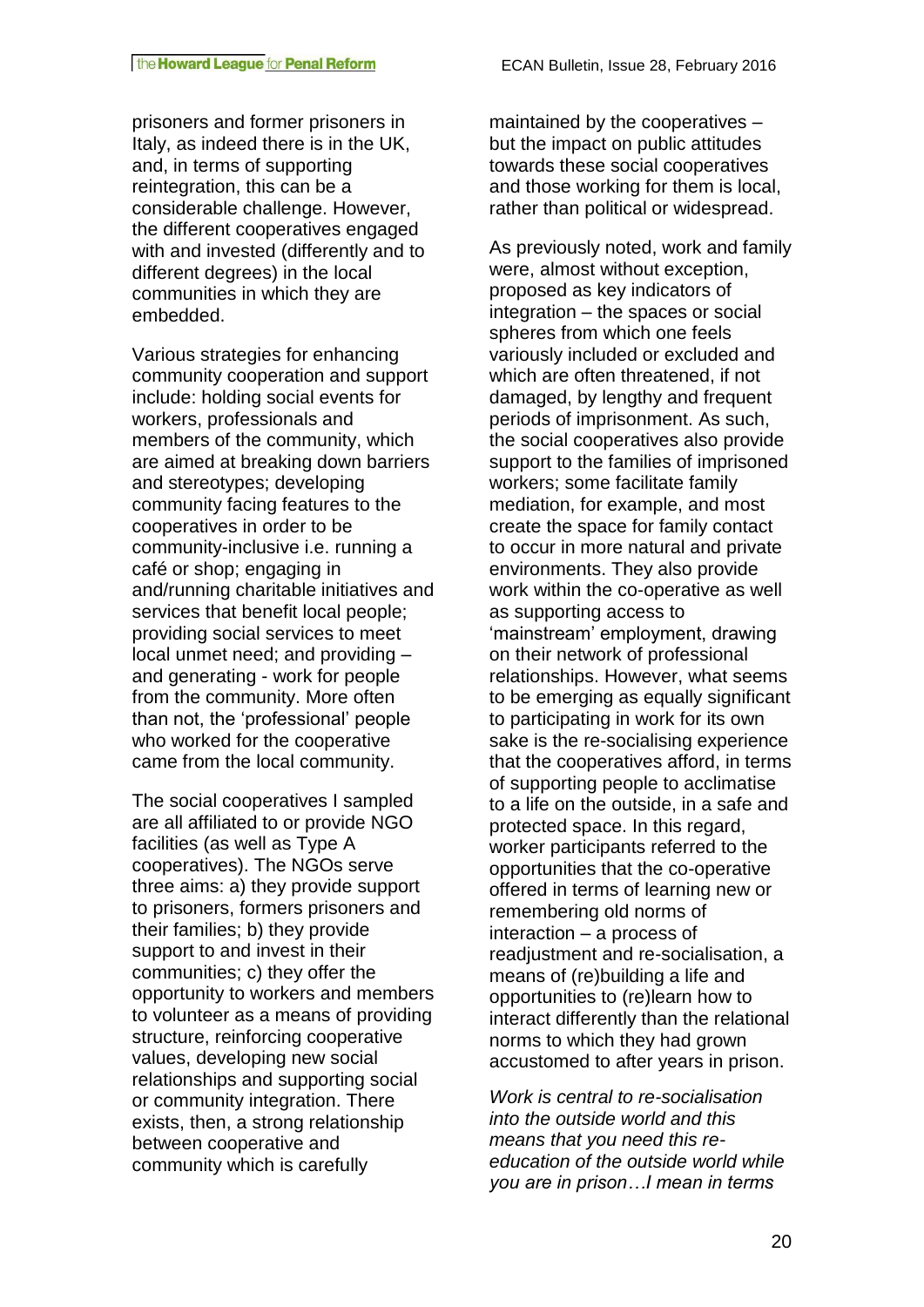*of being in the world and building a life* 

(Worker, Female, Aged 41\_7)

*You need to pass through the co-op to start being reintegrated into society. The co-op is the right mechanism for coming out of prison because you need to start down a different path … [it] helps you learn how to cope with the demands of work…and how to manage social relationships*.

(Worker, Male, Aged 43\_10)

*The most important fact is the capacity to feel, to be part of a group, a sort of family. In this way they start to rebuild or build positive relationships*

(Professional\_2)

# *The recidivism question*

Do social cooperative structures of employment reduce re-offending? According to Ann Hoyt (2010) the average recidivism rate of prisoners involved in prison co-operatives has been 1 to 5 percent; Pellerossi (2015) cites statistics from the Ministry of Justice which place the average recidivism rate among former prisoners at 80%. By contrast, Pellerossi estimated that the recidivism rate for those employed by social cooperatives was less than 10%. However, one of the major difficulties encountered by research on re-offending in Italy more broadly lies in the absence of reliable mechanisms for monitoring people after their release from prison; they do not measure recidivism rates per se. Moreover, the cooperatives do not collect data on people's criminal histories – they don't even ask about them – nor do they maintain follow up data on the people that formerly worked with and for them. The Swedish cooperatives do not collect follow up

or outcome data either. However, there was consensus, informed by experience, that recidivism rates were low.

*In [our] experience, the recidivism rate is very low: 2-3%* (Professional\_4)

*I don't have a percentage in my mind but it is well known that the employment opportunities provided by the cooperative help to stop recidivism*

(Professional\_6)

*We don't have an absolute percentage … we can see that of the people we work with in the cooperative, 70% of people don't commit crime again, while the percentage is the other way round in the case of people that aren't involved in the coop*

(Professional\_8)

I am still analysing the data and exploring potential reasons for this substantially lower rate of postrelease recidivism. However, the absence of a pre-occupation with measuring recidivism perhaps reveals a commitment to a way of 'doing' services that is inherently more inclusionary and empowering than much of what we see in UK prisons and criminal justice services. It is a belief (whether substantiated or not) that the manner-of-relating has material consequences, and this manner of relating is about solidarity and subsidiarity. Subsidiarity is a way to supply the means or a way to move resources to support the other without making him or her passive or dependent but in such a way that it allows and assists the other to do what must be done in accordance with his or her personal priorities.

# **Concluding comments**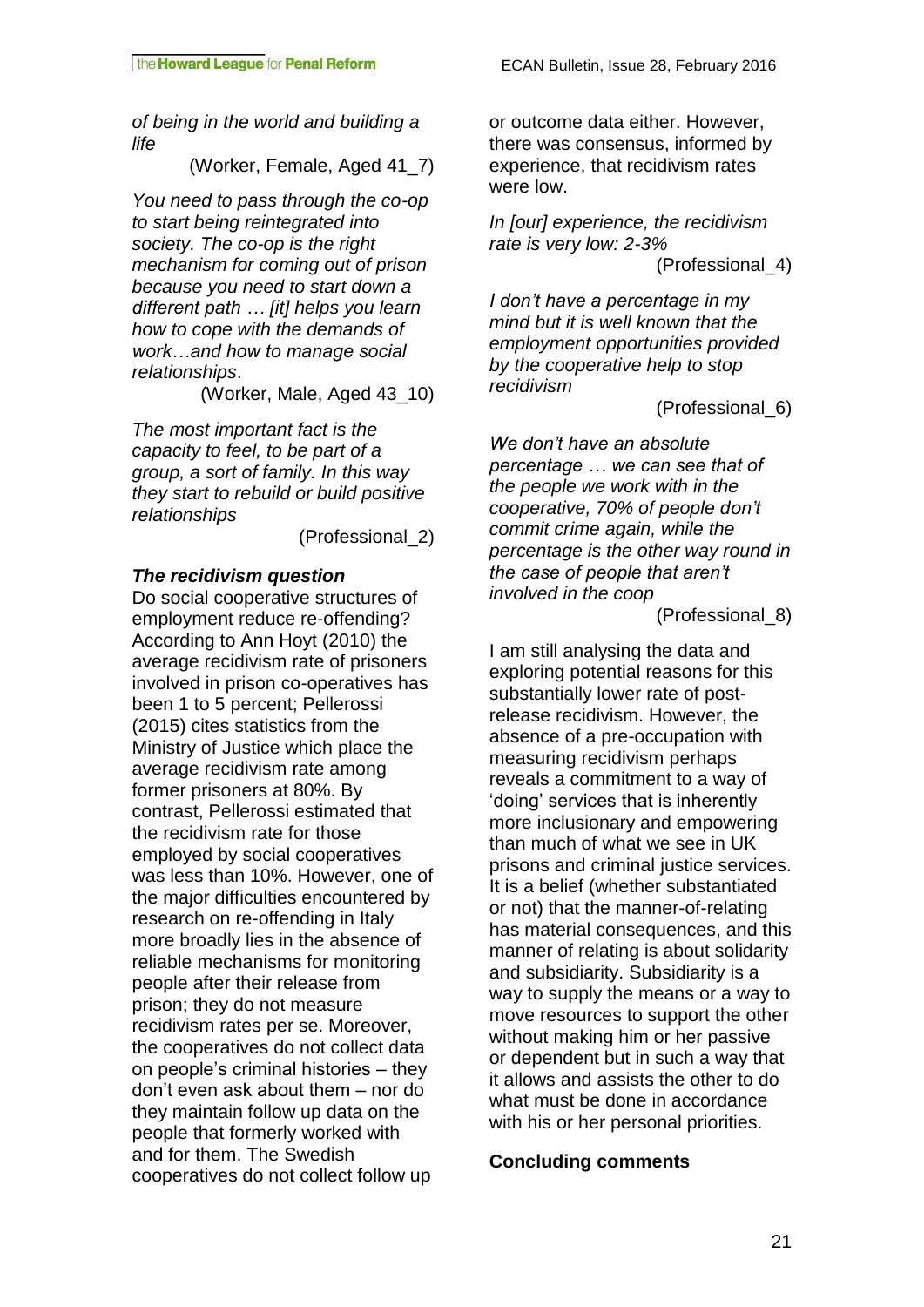So what do social cooperatives achieve that employment in other structures doesn't? What is the value added? It provides a route into employment, in the first instance and it can help overcome the stigma of a criminal record and discrimination in the labour market by providing access to work for some of those who are disadvantaged in this arena and supporting integration into 'mainstream' work.

Social cooperatives provide a protected environment that puts people before profit. In this vein, the cooperative culture, the relational environment, is as important as the provision of paid work in contributing to the outcomes. Moreover, people can work at their own pace and their needs as a person, rather than the needs of the employer, are prioritised. They provide holistic and individualised resettlement support for both former/prisoners and their family – people also receive a range of supports from financial assistance, family mediation, access to legal support and so on. Working for a cooperative is more than just doing a job. The networked and cooperative culture and practice provides a range of concrete opportunities for social integration. They are embedded in and inclusive of their community – they create opportunities for social participation.

Admittedly, this project is in its early stages, but cooperatives provide a structure through which to deliver collaborative responses, based on the values of self-responsibility, mutual-aid, democracy, equality and solidarity. As part of a cooperative, former and serving prisoners and professionals can potentially 'coproduce' the social supports and

associated relational or public goods that can assist social integration and desistance. Beyond contemporary concerns with risk and recidivism, the integration of marginalised persons, the provision of opportunities to engage in [active] citizenship and the maintenance or emergence of significant and reciprocal relationships is at the centre of social cooperative principles and practices.

If we, in the UK, are serious about supporting social integration and desistance, we also need to develop collaborative approaches that engage constructively with and invest in the communities that we are trying to support integration to but those approaches need to be grounded in particular values, principles and practices if they are to generate the experiences and achieve the kinds of outcomes here. I would suggest that work, family and home are as significant here as they are in Italy. I would suggest that, with the will, we can create the conditions and contexts in and through which we might better support desistance and social integration. I would also suggest that we get more realistic about what does support desistance and integration and that we get more courageous about the creating the conditions that can enable it.

#### **References**

Ager, A and Strang, A (2004) *Indicators of Integration* Home Office and Development Practice Report: 28

Armstrong, S., and Weaver, B., (2013) *Persistent Punishment: Users Views of Short Prison Sentences* The Howard Journal of Criminal Justice 52 (3)

Audit Scotland (2011) *An overview of Scotland's criminal justice system.*  Available online at http://www.audit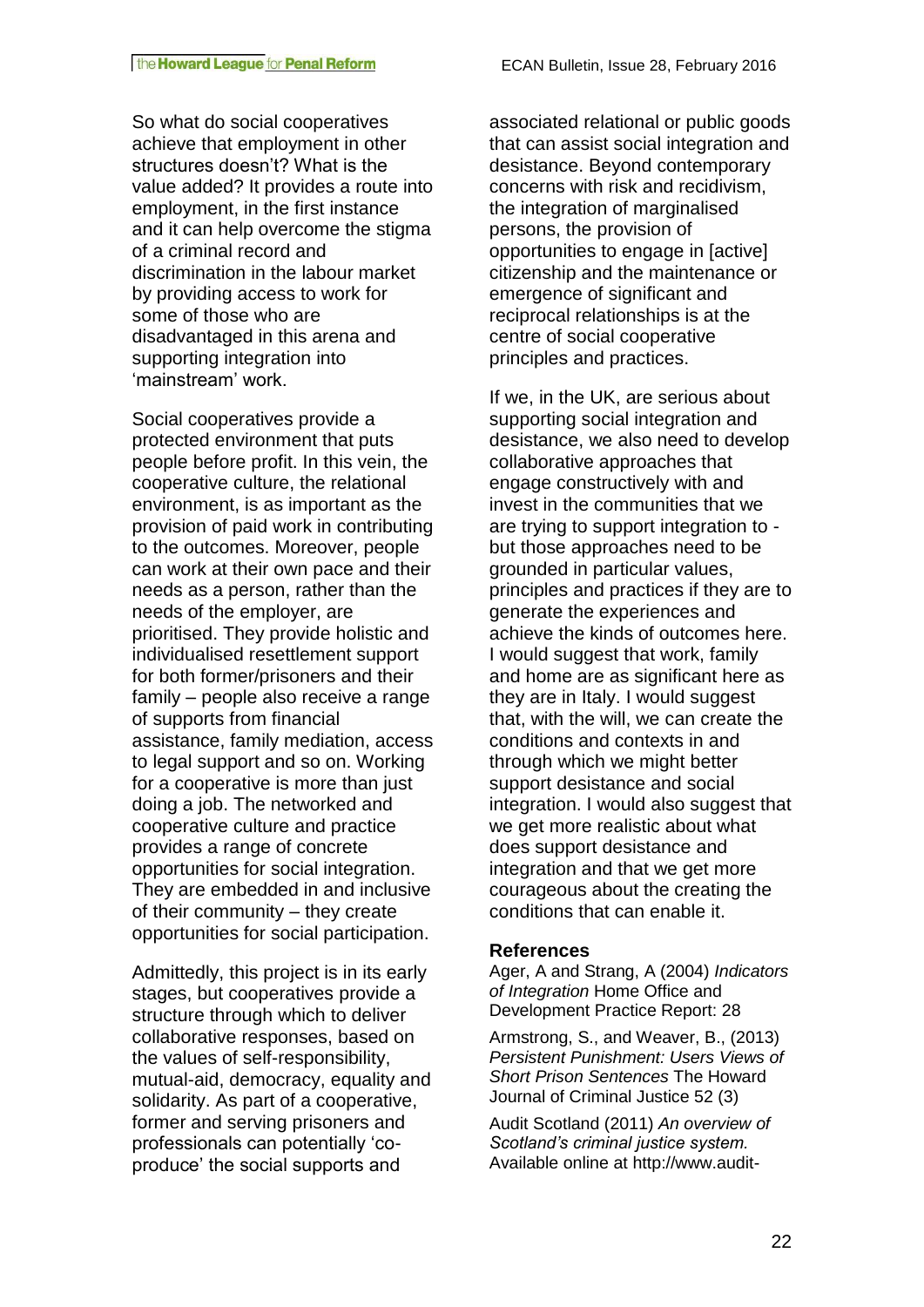scotland.gov.uk/docs/central/2011/nr\_1 10906\_justice\_overview.pdf

Barry, M., (2006) *Youth Offending in Transition: The search for social recognition,* Abingdon: Routledge

Bushway, S and Apel, R (2012) A Signaling *Perspective on Employment-Based Re-entry Programming: Training Completion as a Desistance Signal*. Criminology and Public Policy 11(1): 21-50

Department for Work and Pensions (2015) *Work Programme Official Statistics to December 2014*, London: DWP 144: Department for Work and Pensions Tabulation Tool, Table 2.8.

Donati, P., (2011*) Relational Sociology: A New Paradigm for the Social Sciences.* Abingdon: Routledge.

Donati, P., (f013) *Morphogenic Society and the Structure of Social Relations*, in M.S. Archer (ed.), *Late Modernity: Trajectories towards a Morphogenic Society*, Springer: Dordrecht and New York

Majee, W., and Hoyt, A., (2010) *Are worker-owned cooperatives the brewing pots for social capital?* Community Development, 41 (4): 417-30

Majee, W., and Hoyt, A., (2011:59) *Cooperatives and community development: a perspective on the use of cooperatives in development.* Journal of Community Practice 19(1):48-61

Marietti, S (2011) Prison conditions in Italy European Prison Observatory published online at:

http://www.crimeandjustice.org.uk/sites/ crimeandjustice.org.uk/files/Prison%20c onditions%20in%20Italy.pdf Maruna, S., & LeBel, T., (2009) *Strengths-Based Approaches to Reentry: Extra Mileage toward Reintegration and Destigmatization*, Japanese Journal of Sociological Criminology, 3

McEvoy, K., (2008) *Enhancing employability in prison and beyond: a literature review.* Belfast: Queens University.

Ministry of Justice (2008a) *Third Sector Strategy: Improving Policies and Securing Better Public Services through Effective Partnerships 2008–2011*, London, HM Government.

Ministry of Justice (2008b), *Working with the Third Sector to Reduce Re-Offending Securing Effective Partnerships 2008–2011*, London, HM Government.

Ministry of Justice (2009) *Engaging Communities in Criminal Justice,* London, The Stationery Office. 4: 58- 80.

Ministry of Justice (2010a) *Compendium of re-offending statistics and analysis.* Ministry of Justice Statistics Bulletin, November 2010. London, HMSO

Ministry of Justice (2010b) *Breaking the cycle: effective punishment, rehabilitation and sentencing of offenders*. London: Ministry of Justice

Ministry of Justice (2012) *Research Summary 3/12, Accommodation, homelessness and reoffending of prisoner*s, London: Ministry of Justice

Ministry of Justice (2013) *Transforming Rehabilitation: A Strategy for Reform*. London: Ministry of Justice.

NOMS (2009) *Reducing re-offending through social enterprise: social enterprises working with prisons and probation services – a mapping exercise for National Offender Management Service*. London: Ministry of Justice

Pestoff V (2012) *Innovations in Public Services: Co-Production and New Public Governance in Europe* in Botero A, Paterson A and Saad-Sulonen (eds) *Towards peer production in public services: Cases from Finland.* Aalto University publication series Crossover 15/2012. Helsinki, Finland accessed online at: [http://p2pfoundation.net/Co-](http://p2pfoundation.net/Co-Production_and_New_Public_Governance_in_Europe)[Production\\_and\\_New\\_Public\\_Governa](http://p2pfoundation.net/Co-Production_and_New_Public_Governance_in_Europe) [nce\\_in\\_Europe](http://p2pfoundation.net/Co-Production_and_New_Public_Governance_in_Europe)

Savolainen, J., (2009*) Work, family and criminal desistance*, British Journal of Criminology 49: 285–304.